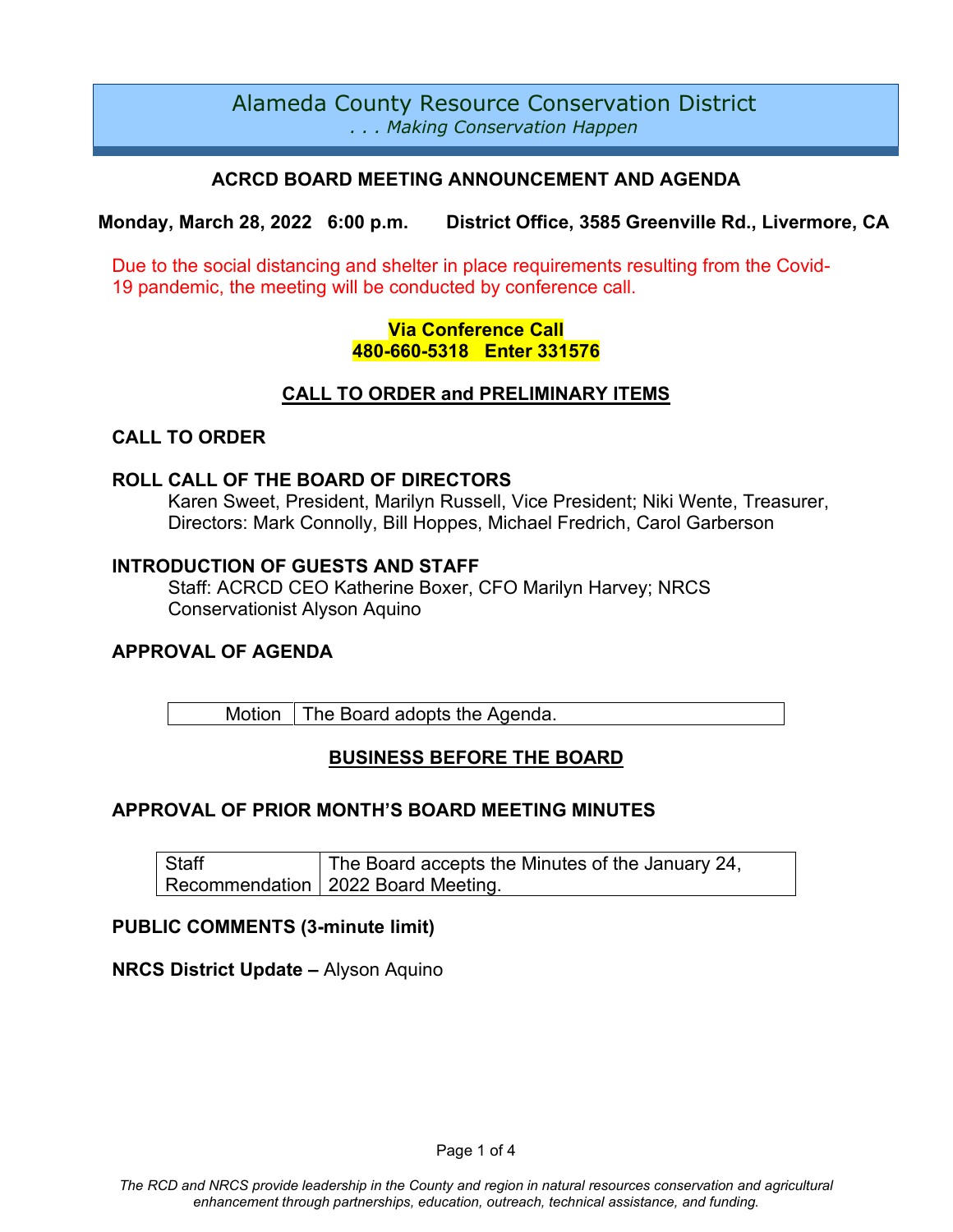**CONSENT CALENDAR** – Items for action without discussion unless requested for separate discussion by a Director of the Alameda County RCD Board or member of the Public or staff.

- 1. Consent Calendar Items
	- a. Board of Directors Authority to Hold Virtual Meetings Pursuant to AB 361.
	- b. Ratify Chief Executive Officer execution of Amendment 4 to the **Professional Services Agreement between ACRCD and Ground Zone** to assist the Alameda County Flood Control and Water Conservation District and County with stormwater construction inspection services for a not-to-exceed amount from \$108,000.00 to \$123,000.00 and an end date of March 31, 2022. See Project Report.
	- c. Approve the Chief Executive Officer to execute of Amendment 5 to the **Professional Services Agreement between ACRCD and Ground Zone** to assist the Alameda County Flood Control and Water Conservation District and County with stormwater construction inspection services to extend the date from March 31, 2022 to April 30, 2022. See Project Report.
	- d. Approve Chief Executive Officer execution of Amendment 1 to the **Professional Services Agreement between ACRCD and University of California, Merced** for scientific data collection and analysis support of the project to increase not-to-exceed amount from \$86,979.75 to \$93,169.75 and extends the end date from March 31, 2022 to an end date of March 31, 2023. See Project Report.
	- e. Approve Chief Executive Officer execution of Amendment 1 to Cooperator Assistance Agreement 2021, Carbon Farming-FF for inclusion under the Alameda County Carbon Farms Program. See Project Report.
	- f. Ratify changes to the 2022 Sunol Agricultural Park Farm Policy Agreement. See Project Report.

| <b>Motion</b> | The Board accepts the recommendations and reports |
|---------------|---------------------------------------------------|
|               | presented in the Consent Calendar.                |

## **REGULAR CALENDAR**

- 2. Conflict of Interest Form 700
- 3. Revised COVID Return to Work Policy

| <b>Motion</b> | The Board approves the Revised COVID Return to Work |
|---------------|-----------------------------------------------------|
|               | Policy.                                             |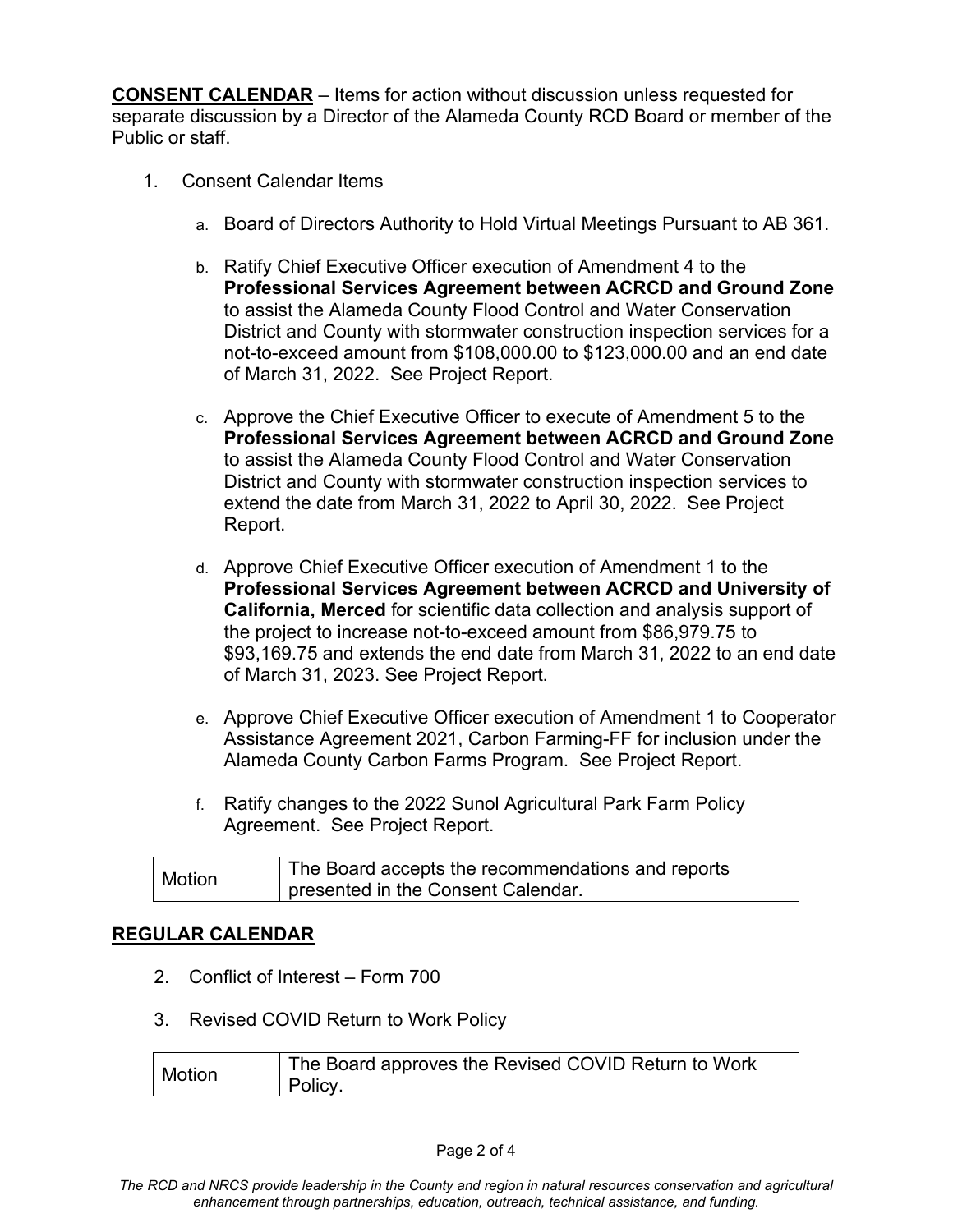## **CONSERVATION UPDATES**

- 4. Conservation Committee Report No Meeting
- 5. SFPUC Agreement Update See Project Report
- 6. Altamont Open Space Landfill Committee Progress Report Update
- 7. Zone 7 Living Arroyos Fee for Service Program Opportunity for the ACRCD-See Project Report

#### **EXECUTIVE COMMITTEE**

8. Approval of Meeting Minutes

**Staff** Recommendation Executive Committee Meeting. The Board accepts the Minutes of the March 2, 2022

- 9. Ratification of items approved at Executive Committee Meeting
	- a. The Board ratifies the Chief Executive Officer execution of SFPUC (CS-962) Task 42, Revision 2, **Alameda Creek Watershed Center Etched Blue Stone Map**. To increase the not to exceed amount from \$24,063.00 to \$111,075.00 with an end date of December 31, 2022. See Project Report.
	- b. The Board ratifies the Chief Executive Officer execution of Amendment 2 to the **Professional Services Agreement between ACRCD and Stacy Levy, Sere LTD** for technical assistance in the implementation of the Alameda Creek Watershed Center. To increase the not to exceed amount from \$20,250.00 to the not to exceed amount of \$97,850.00 with an end date of December 31, 2022. See Project Report.

|               | The Board ratifies the Chief Executive Officer to execute |
|---------------|-----------------------------------------------------------|
| <b>Motion</b> | I Items 8a and 8b as approved during the Executive        |
|               | Committee meeting on March 2, 2022.                       |

## **FINANCE COMMITTEE**

10. Finance Committee Meeting – See Minutes

**Staff** Recommendation The Board accepts the Minutes of the March 24, 2022 Finance Committee Meeting.